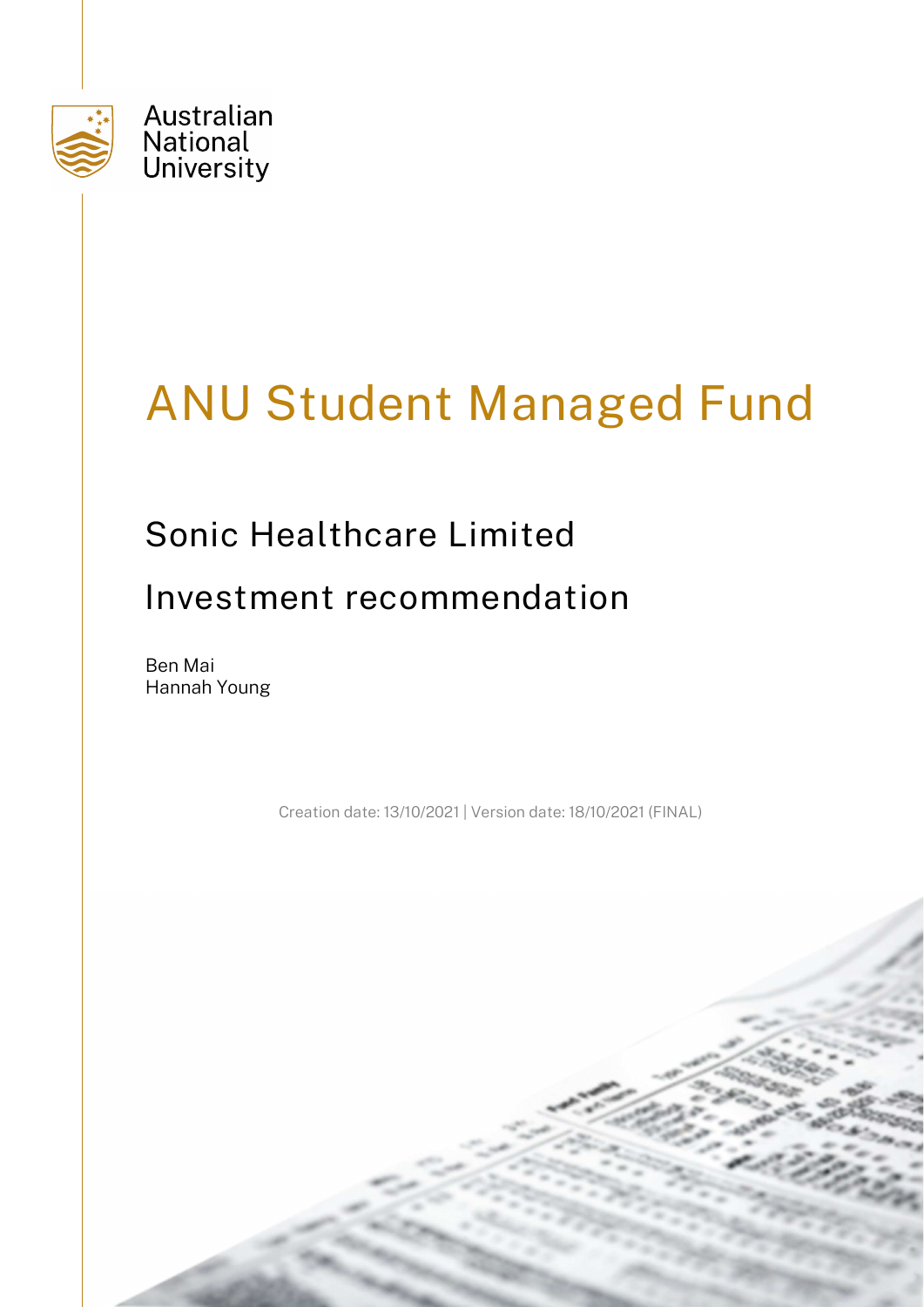## **Contents**

#### Notes:

All dollar amounts in this report are Australian dollars.

This report is made available for the sole purpose of demonstrating the analysis undertaken by students enrolled in the University's Student Managed Fund and its related courses, and has been prepared by students who are not licensed to provide financial product advice under the Corporations Act 2001. The information provided does not constitute, and should not be relied upon as financial product advice. For financial product advice that takes account of particular objectives, financial situation and needs, readers should consult an Australian Financial Services licensee.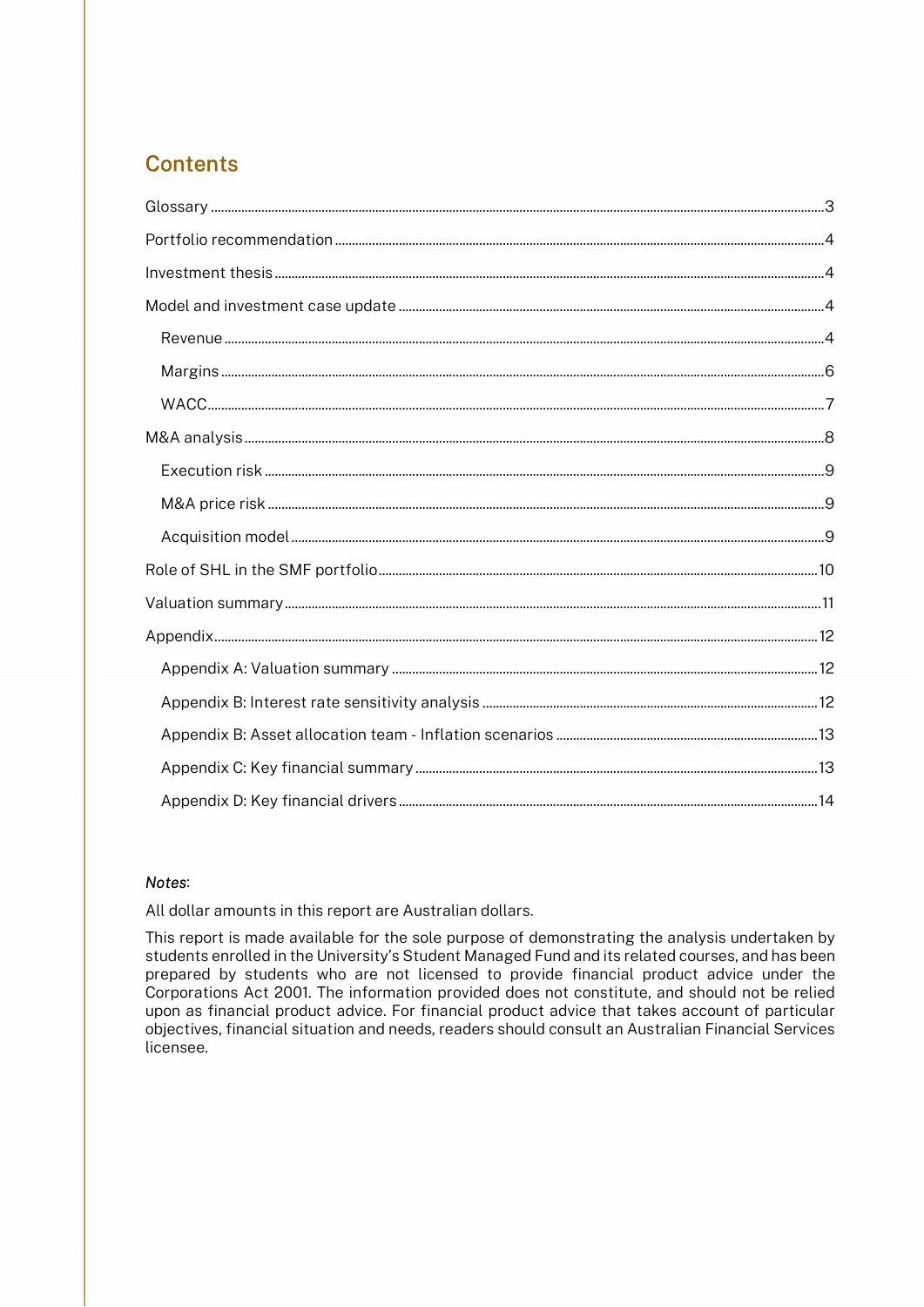## **Glossary**

- AA Asset allocation
- AAE Active Australian equities
- AE Australian equities
- AFI Australian fixed income
- ANU The Australian National University
- CBE ANU College of Business and Economics
- CIO Chief Investment Officer
- CRO Chief Risk Officer
- DCF Discounted Cash Flow
- EBIT Earnings before interest and taxes
- ESG Environmental, social and governance
- FC Franking credits
- FY Financial year
- GW Goodwill
- IAC Investment Advisory Committee
- IE International equities
- IPS Investment Policy Statement
- IOZ iShares Core S&P/ASX 200 ETF
- M&A Mergers and acquisitions
- MoS Margin of safety
- PCR Polymerase chain reaction
- R&C Risk and Compliance
- ROIC Return on invested capital
- RSFAS Research School of Finance, Actuarial Studies and Statistics
- RT Relationship Team
- SHL Sonic Healthcare Limited
- SMF ANU Student Managed Fund
- SRI Socially responsible investment
- WACC Weighted average cost of capital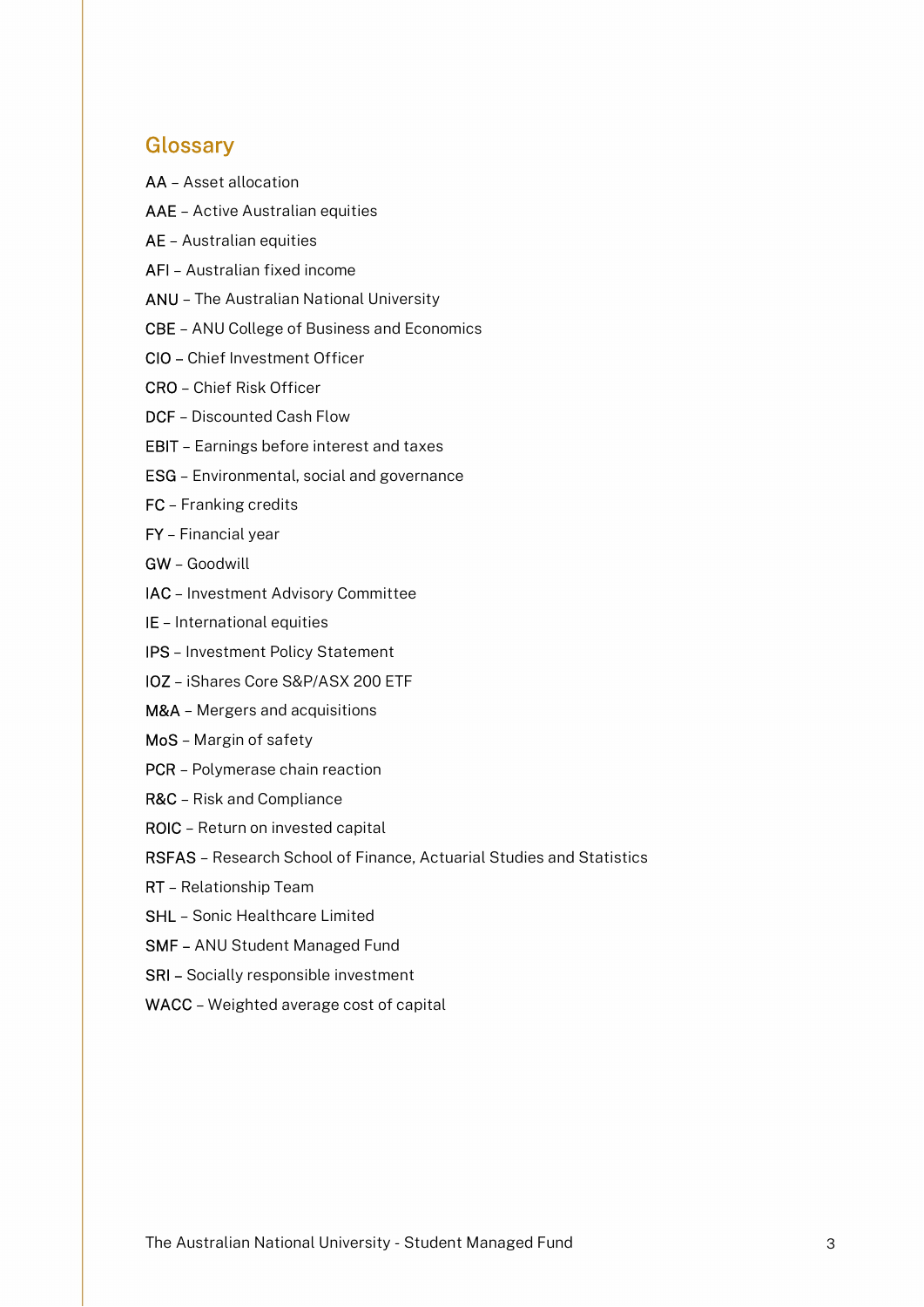### Portfolio recommendation

We recommend that the Student Managed Fund (SMF) sell its entire active holding in Sonic Healthcare Limited (SHL) within the Active Australian equities (AAE) portfolio, investing the proceeds into iShares Core S&P/ASX200 ETF (IOZ). Our sell recommendation hinges on the share price remaining above \$38.00 at the time of the transaction, which would imply a -4.54% margin of safety (MoS).

#### Investment thesis

The SMF initially invested in SHL on 8 October 2019 based on an investment thesis underpinned by the following favourable attributes of the company's business model:

- Revenue growth from market expansion and mergers and acquisitions (M&A)
- Medical leadership strategy
- Defensive characteristics of the healthcare industry

While these attributes remained largely unchanged, our valuation analysis indicates that the stock is now too expensive to maintain the position. Our updated valuation is informed by the following considerations:

1. The evolving COVID-19 situation, and its ongoing impact on revenue.



| <b>AUSTRALIA</b>          |                   |
|---------------------------|-------------------|
| <b>ASX code: SHL</b>      |                   |
| Price (at 15/10/2021)     | A\$39.11          |
| <b>Valuation</b>          | \$36.27           |
| - inc. franking credits   | \$38.40           |
| Margin of safety (MoS)    | $-7.25%$          |
| - inc. franking Credits   | $-4.54%$          |
| Dividend yield (2022F)    | 1.54%             |
| - inc. franking credits   | 1.68%             |
| <b>GICS</b>               | Healthcare        |
| 52-week range             | A\$30.21-A\$43.99 |
| Recommendation            | <b>Sell</b>       |
| Key assumptions           |                   |
| Required return on equity | 5.68%             |
| <b>WACC</b>               | 4.25%             |
| <b>Carbon intensity</b>   |                   |
| <b>SHL</b>                | 15.5              |
| <b>ASX200</b>             | 201.0             |
|                           |                   |

- 2. An associated outlook for margins to deteriorate going forward.
- 3. Decreased potential for value-adding M&A, with acquisition multiples likely to rise.

## Model and investment case update

#### Revenue

The revenue model is a core area that has been updated within our model of the underlying business. Revenue for the explicit forecast period has now been separated into organic base business growth and COVID-19 related growth, with inorganic growth related to M&A activity being analysed separately.

Organic base revenue business growth. Base business (see chart over for country breakdown) is forecast to grow at a compounded annual growth rate just below the historical average. This is the case in all countries with the exception of UK and Ireland where extraordinary circumstances are inflating the historical average.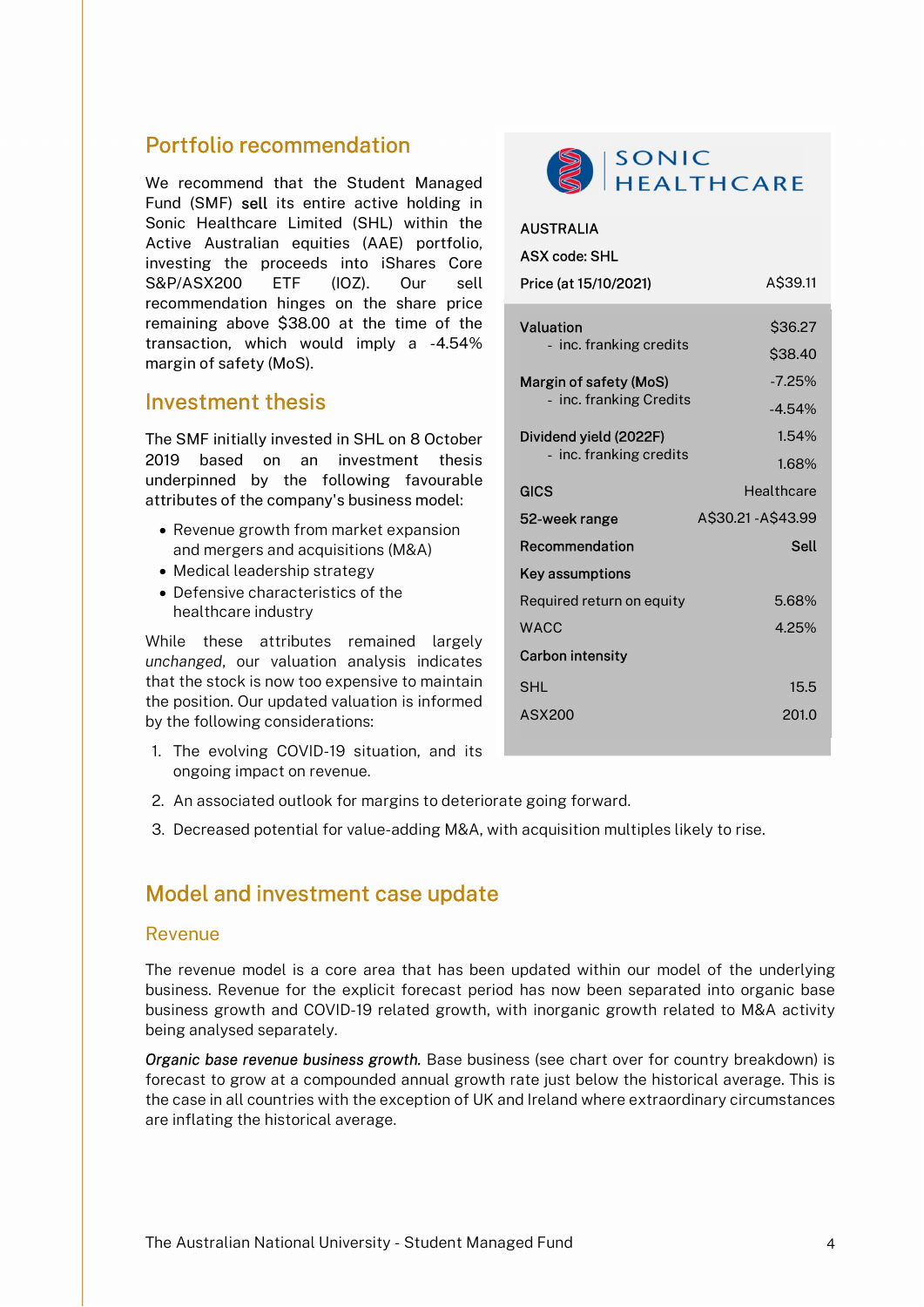

COVID-19 related revenue growth. COVID-related impacts on SHL revenues and margins significantly boosted FY 2021 earnings, contributing approximately \$2.3 billion or 26% of revenues versus 12% in FY 2020 (see chart over). Our model update assumes that a substantial portion of these gains will not be sustained, and that margins will eventually settle at levels that do not support the current share price. While the SMF is not focused on short-term earnings trends, we suspect that the market is to a degree, and that the COVID-related earnings boost is contributing to the valuation becoming stretched. The winding back of the boost from COVID could hence act as a catalyst for re-adjustment in the share price in the future.

Since the outbreak of COVID-19, SHL has performed over 18 million COVID PCR tests across all regions of operation. A large proportion of these tests are attributable to the outbreak of the Delta variant and a second wave of infections, which resulted in a significant rise in revenue above what was previously forecast. In Australia specifically, SHL is well positioned to continue to reap the benefits of COVID-19 due to being the contracted provider for testing for aged care facilities, the generous Medicare rebate structure and the largest private vaccination provider. More broadly, however, we are bearish on the ability for SHL to sustain current levels of COVID-19 related revenue. SHL's COVID-19 testing in the U.S. has already dropped significantly from its peak of approximately 55 million in December 2020, to just over 20 million in July 2021 as the vaccine was rolled out. With around 60% of people in developed economies now vaccinated, the need for COVID-19 testing is likely to continue to diminish. Alongside vaccines, the shift towards rapid-antigen testing is also likely to hurt SHL revenue going forward. In Australia, rapid-antigen at home self-tests have been approved for supply from 1 November 2021, and are likely to curb demand for the PCR tests provided by SHL. In consideration of all these factors, we have forecast COVID-19 revenue to fall quite sharply until 2023 to reflect the step-change in global recovery. Thereafter we assume a more gradual decline to around 5% of total revenue, which accounts for any lingering need for testing in the medium term.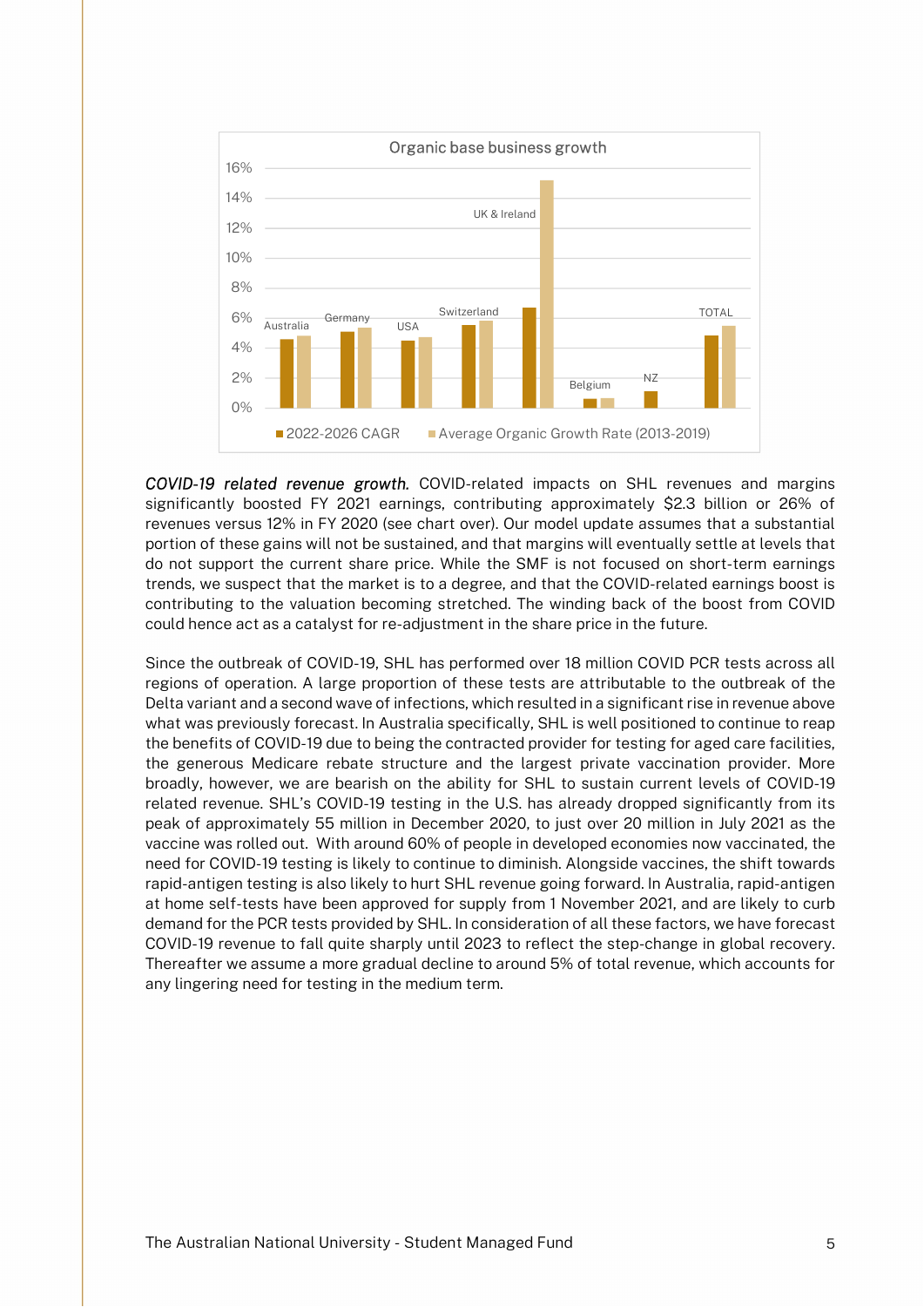

Regardless, there is still uncertainty over the outlook for COVID-19. There remains a material possibility that a new strain develops, or the vaccine underperforms due to limited efficacy or anti-vaccination sentiment. Both of these scenarios stand to benefit SHL. This uncertainty raises risk to our valuation. However, we believe the asymmetry of the scenarios to be more weighted towards the downside, in favour of our sell recommendation. Whilst recent share price declines could be interpreted as already correcting for this, it is hard to be sure. On balance, we see it as more likely that ongoing recovery from COVID-19 continues to weigh on the SHL price.

**Inorganic M&A revenue.** Future inorganic M&A has been stripped out from the base valuation, to be modelled separately (discussed further in "M&A Outlook") and then accounted for within the valuation. We note that the discrete acquisitions already announced for FY2022 are included at \$0.38 per share, with an additional amount of \$1.07 per share included for future acquisitions.

#### Margins

COVID-19 testing is highly cost-efficient and is largely responsible for significantly improved group margins, which rose from a pre-COVID average of around 12% to 21.9% in FY2021. Margins were also assisted by continued market share gains in the Australian imaging business, which has seen strong margin improvements over the last 3 years. This is largely due to a string of acquisitions where SHL has been able to realise synergies in achieving greater economies of scale. However, the impact on overall margins is modest, with the imaging business contributing only 7% to SHL's total revenue in 2021. In the medium-term, we therefore forecast changes in margins to be mainly driven by a decline in COVID-19 related revenue, gradually falling back to pre-COVID levels by 2027 (see page 15 for chart).

Over the long run, we see a variety of different factors influencing SHL's margins. Whilst in Australia, SHL should be able to maintain its margins due to its almost 50% market share in pathology services, in the global area SHL faces significantly more competition from other laboratory giants and private equity owned operations – especially in the US and Germany. This competition is only set to increase going forward, given the inflow of investment into the industry (see M&A outlook), raising two distinct risks. First, it poses a threat to SHL's existing patents, with any significant innovation from competitors eroding the company's pricing power. Second, it may lead to increased research and development (R&D) expenditure across the sector, including for SHL, as more markets become dominated by international firms. Our margin forecast captures the possibility of this downside risk.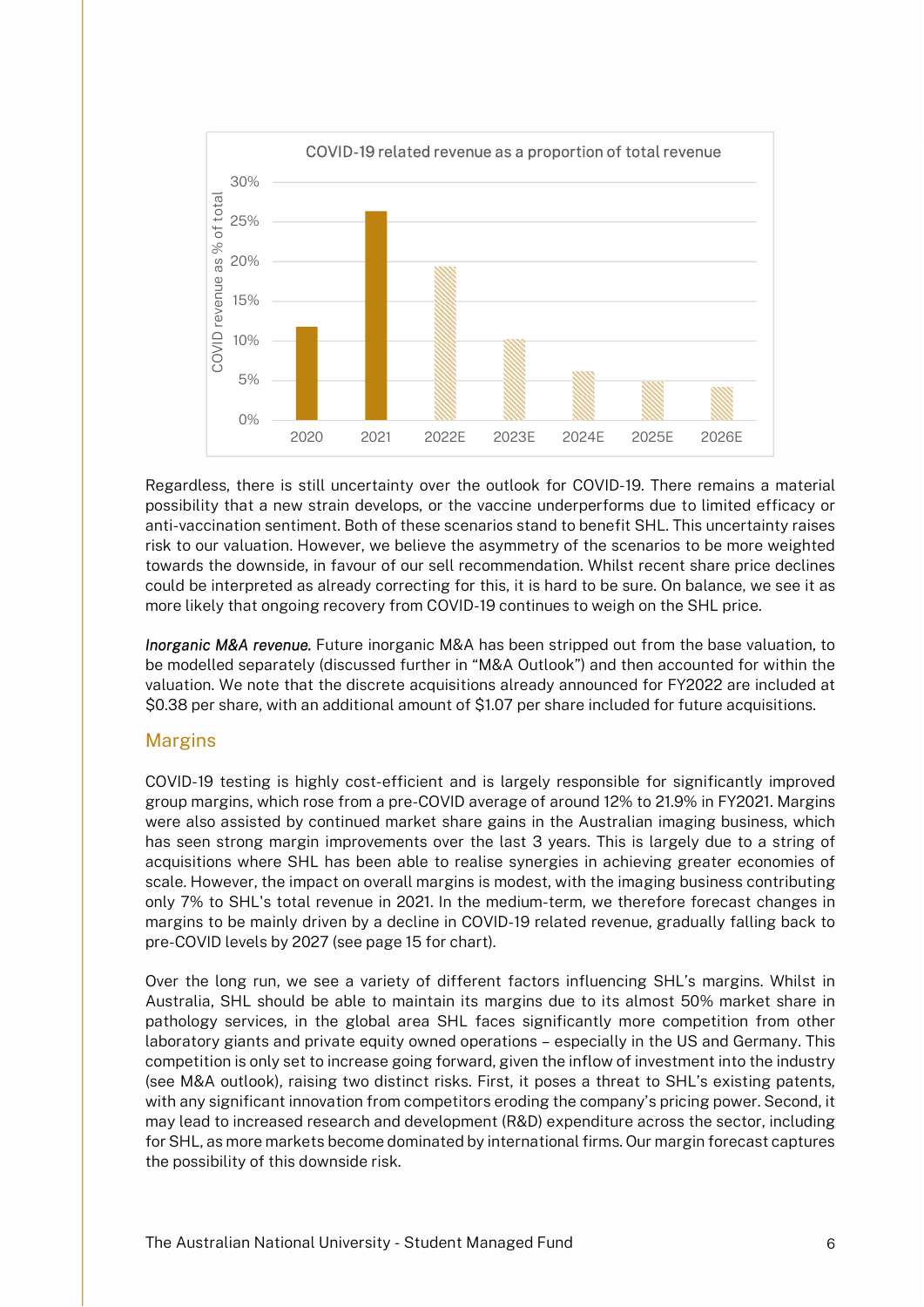SHL's margins are also vulnerable to increases in inflation, which is of elevated concern given the asymmetry of the current inflation regime. The healthcare industry is exposed to inflation in terms of both medical goods and wages. First, given medical goods are highly specialised, hospitals only have moderate bargaining power with suppliers. In the event of cost increases, we see it as highly likely SHL is unable to substantially pass costs onto consumers in the form of higher prices, given price ceilings in government regulation. Second, the most significant operating expense for SHL is wages, representing 48% of total expenses in 2021. Any sustained increase in inflation would include wage growth as a core component, and this may be compounded by the existing dynamics in the healthcare industry. Whilst wages have grown anaemically in the US for several decades, the last decade has seen an 8.5% rise in wages as a proportion of hospital costs. This trend is largely attributed to the perennial shortage of medical professionals, which is forecast to only become more severe going forward.

Considering all these factors, we conclude that a 1% compounded decline margins over stage 2 forecast period (2026-2036) is the most accurate representation on the outlook, and accounts for industry risks not reflected anywhere else in the model. This sees margins reduce from 12.29% 2026 to 11.11% in 2036.

Nevertheless, it must be acknowledged that our valuation is extremely sensitive to EBIT margin forecasts. The figure below demonstrates how slight changes in EBIT margins during stage 2 result in significant changes to the MoS. Applying a constant margin is enough to generate a positive MoS versus -7.25% under the base case. Further still, a 1% compound annual increase in the stage 2 forecast period (total margin change of +1.3%) raises the MoS to +10.13%. The size of the effect of these changes on EBIT margins raises significant modelling risks that cannot be ignored. Our sell recommendation therefore implicitly rests on the assumption that SHL is unable to sustain margins above pre-COVID levels in the long run.



#### **WACC**

The WACC calculation has been updated in our model. We have removed the risk premium that was previously being applied for uncertainty over M&A activity by SHL, noting we are now valuing the underlying business and modelling inorganic growth separately. As a result, the WACC has been reduced for the underlying business from 4.66% to 4.25%, reflecting the low risk and reliable returns of an industry that is mainly driven by non-cyclical demographic drivers. Meanwhile, we have applied a higher WACC of 4.75% in estimating the value arising from inorganic growth from M&A.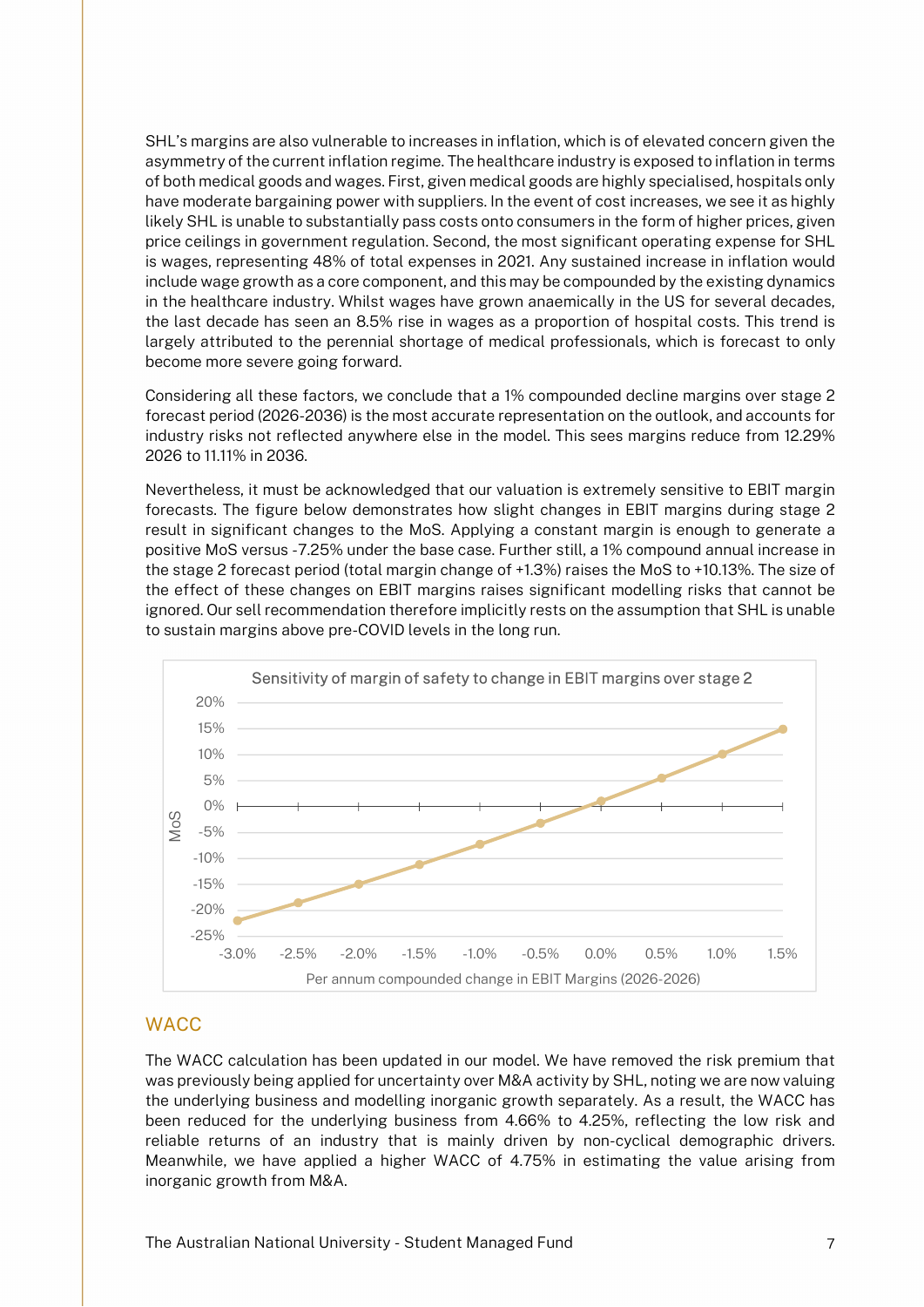One consequence of a lower WACC is that SHL faces heightened exposure to rises in the cost of capital, which would further decrease the valuation relative to other stocks due to higher duration. The main threat to a rise in SHL's cost of capital is an increase in general interest rates. The sensitivity of SHL's valuation to interest rate changes is highlighted in Appendix B, where just a 1% increase in the interest rate more than doubles the negative MoS to -19.03%, while a 2% increase decreases the MoS to -27.01%.

Interest rate exposure is especially relevant when considering the Asset Allocation (AA) team's macroeconomic scenario modelling. The AA team see a significant risk of higher inflation scenarios under which interest rates would rise, including a 41% probability on the 'high Inflation', 41% on the 'medium inflation' and 3.5% on the 'stagflation' scenarios. This leaves only an 14.5% probability to declining inflation, i.e. the 'low inflation' and 'crisis' scenarios (see Appendix B for further details). Rising interest rates could create a sizeable headwind for SHL, whose performance has recently been tracking closely to the inverted bond yield (see below graph).



## M&A analysis

Our previous SHL valuations included an element of inorganic revenue growth within the model, recognising that ongoing M&A is a core part of the SHL business model. The company's strong track record of executing value accretive acquisitions was also part of the SMF's original investment thesis. Our updated base business model and valuation have been based on organic growth alone, with value creation (or destruction) from M&A now being analysed separately as described in this section. The decision to exclude implicit value creation from M&A within the model was informed by our view that the cost of acquisitions is likely to rise, although to an unknown extent. Merging inorganic growth with the base business through applying overall averages could add a level of inaccuracy to our modelling, given that the relative value of inorganic and organic growth might diverge as acquisitions premiums rise.

Estimation of the potential value created through M&A involves modelling the acquisition of a representative company based on assumptions regarding the multiples paid, the financial attributes of the business and the synergies generated. This is aggregated to an overall impact on the valuation under assumptions about the quantity and timing of acquisitions. The model is used to answer the question of how much value needs to be created through M&A to change our sell recommendation. The outlook for value creation through M&A is also of particular importance as we have doubts over SHL's commitment to capital management.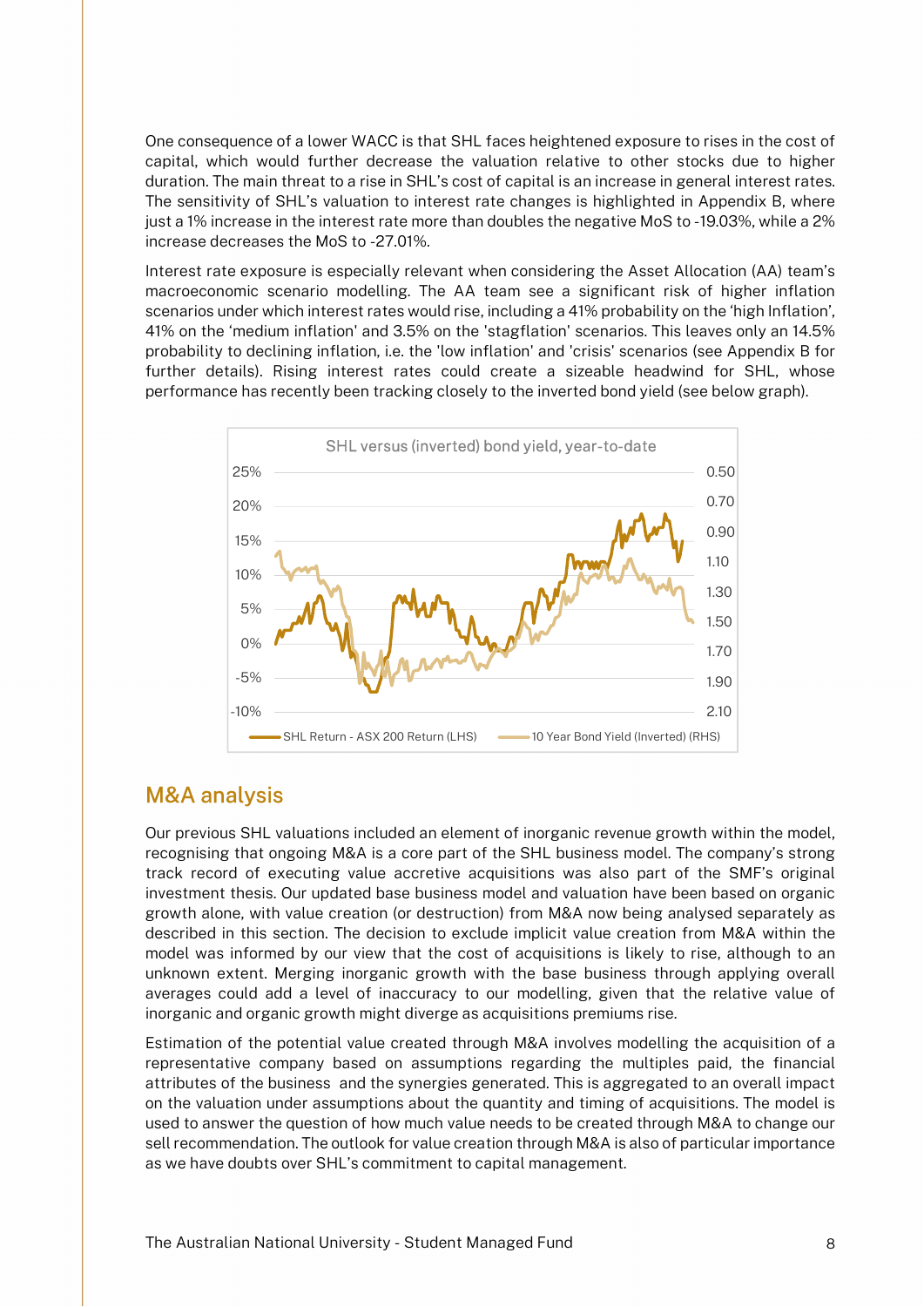#### Execution risk

SHL has been pursuing a roll-up strategy, which involves consolidating highly fragmented markets where the current competitors are too small to achieve scale economies. (While roll-up strategies are pursued in some industries to diminish levels of price competition, this is not the case in healthcare where prices are highly regulated.) SHL has historically demonstrated continued ability to create value from such acquisitions through consolidating cost bases and thus improving the margins of the acquired company. Reasons exist to expect that attractive acquisitions will be harder to find going forward. In addition to rising acquisition prices (discussed below), it is also possible that the best investments in existing markets have already been made and synergies in such markets may be less realisable in future. While our view remains that execution risk remains relatively low given SHL's experience, the potential to add value from M&A activity has diminished.

#### M&A price risk

The value created by SHL through completing M&A is highly sensitive to the price paid. Roll-up strategies are hard to disguise and tend to invite competition. In this way, SHL may be a victim of its historical success. The SMF sees the risk of SHL overpaying for acquisitions as very high going forward, given the improved balance sheets of healthcare companies from COVID-19 and increasing focus on the sector following the rise in demand for non-core infrastructure assets. Demand has been enhanced by low interest rates, which have increased acquisition multiples across the market more broadly with the trend being particularly acute in defensive sectors. Alongside this, pathology and radiology clinics have attractive characteristics of inelastic, growing demand along with regulated pricing structures. These characteristics, that initially attracted the SMF to SHL, have increased demand for these assets from various infrastructure and institutional funds that have been squeezed out of traditional core-infrastructure assets.

#### Acquisition model

Our model assumes that SHL continues to execute acquisitions successfully but will pay more for acquisitions than in the past. The inputs for an 'average' acquisition appear in the table beside. We model an average acquisition costing A\$400 million in enterprise value terms (~5% of SHL's own value), that commences with a lower EBIT margin and invested capital turnover (excluding goodwill) versus SHL while having slightly faster organic revenue growth of 4%. About 75% of the Return on Invested Capital (ROIC) gap to SHL is subsequently closed due to synergies. The WACC in the acquisition model is also set higher than SHL's WACC to account for added risk of growth via M&A. Acquisitions are estimated to occur at an EBIT multiple of 12-times.

| Assumptions for the average company<br>acquired by SHL            |        |
|-------------------------------------------------------------------|--------|
| Acquisition size (A\$ m)                                          | 400    |
| <b>Acquisition EBIT multiple</b>                                  | 12     |
| <b>EBIT</b> margin                                                | $12\%$ |
| Invested capital turnover vs. SHL                                 | 20%    |
| % of ROIC discount closed via<br>synergies (margins, IC turnover) | 75%    |
| Revenue growth                                                    | 4%     |
| <b>Acquisition WACC</b>                                           | 4.75%  |

One way of using the model is to estimate how many such acquisitions SHL would need to complete to create the value required to close the gap between our valuation and the share price. Under the above assumptions, SHL would need to complete one such acquisition every year until 2035 (i.e. 14 acquisitions) for the SMF's MoS to improve to -2.73%. This amount of M&A activity seems highly optimistic, and would require the company to potentially expand into new markets or begin completing substantially larger acquisitions.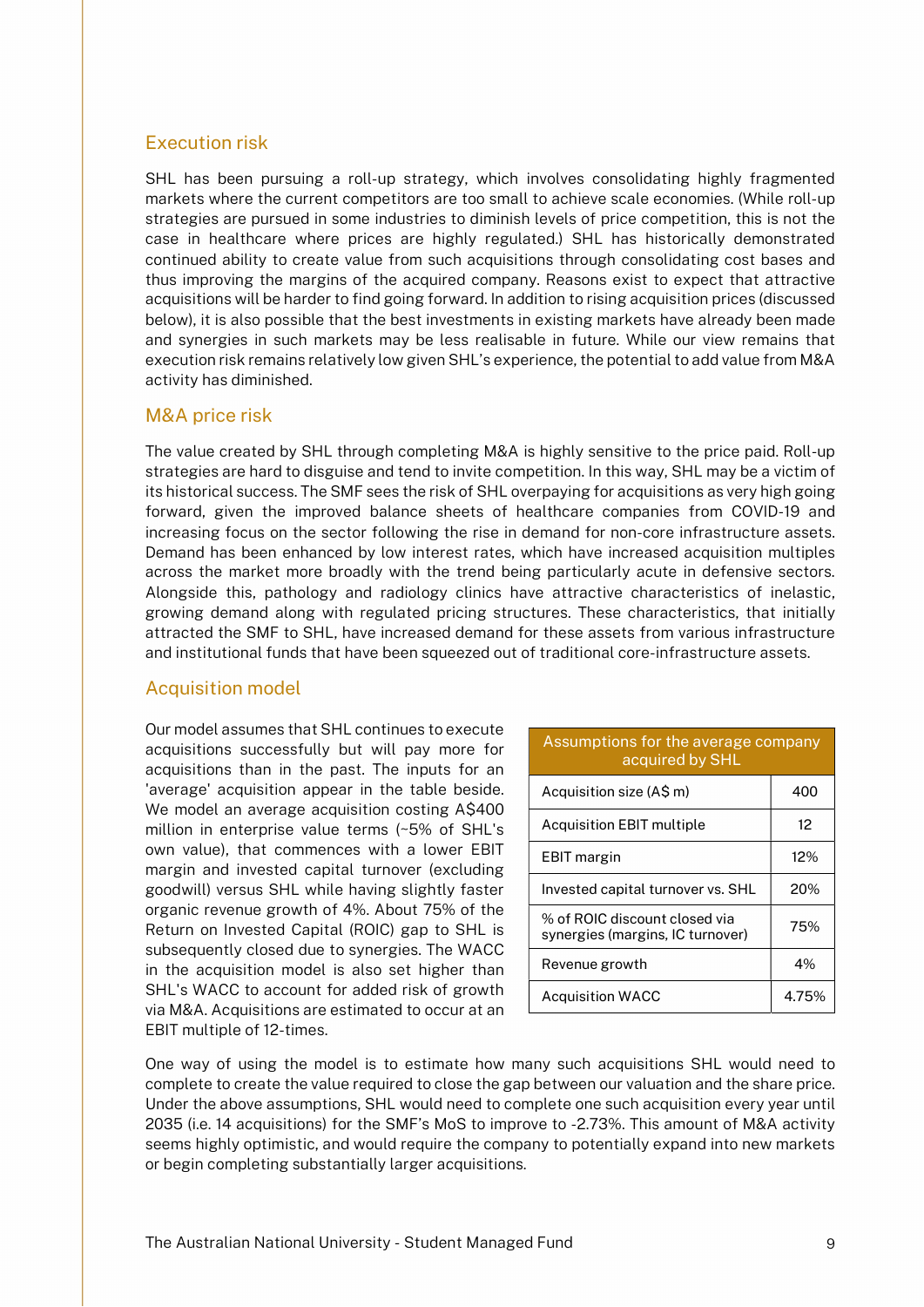We conduct further analysis assuming a more realistic M&A timeline going forward, with SHL completing eight similarly sized acquisitions over a 14-year period. We then estimate the value created for shareholders at different acquisition multiples. We find that SHL creates some value if it can acquire businesses for an EBIT multiple of ~15.5x or less. However, SHL would have to pay at a maximum an average EBIT multiple of ~7.2x to generate a positive MoS. This is significantly lower than recent acquisitions. SHL paid 11.87x for Aurora Diagnostics in 2019 and an estimated 14.37x for Canberra Imaging Group, while the healthcare industry average was 14.7x in 2020 (Grant Thorten, Dealtracker 2020). Given our view that acquisition prices will be elevated going forward, continuing to hold SHL entails a bet that either SHL management can generate more significant synergies than we assume, or execute large acquisitions at attractive prices. The low likelihood that SHL would be able to undertake M&A at the prices required to create significant value supports our sell recommendation. Further, there is downside risk to the \$1.07 per share included in our valuation for future acquisitions, noting that it is based on an acquisition EBIT multiple of 12x that is below those currently being observed.



### Role of SHL in the SMF portfolio

Our sell recommendation occurs notwithstanding the diversification benefits from holding SHL in the portfolio. The Australian market, and therefore the IOZ, is heavily weighted towards cyclical industries such as mining and banking. Including SHL in the portfolio enhances defensive exposure (see chart), while its large proportion of overseas revenues helps to mitigate home bias. The SMF would be more diversified by continuing to hold SHL, despite it being a significant active position.

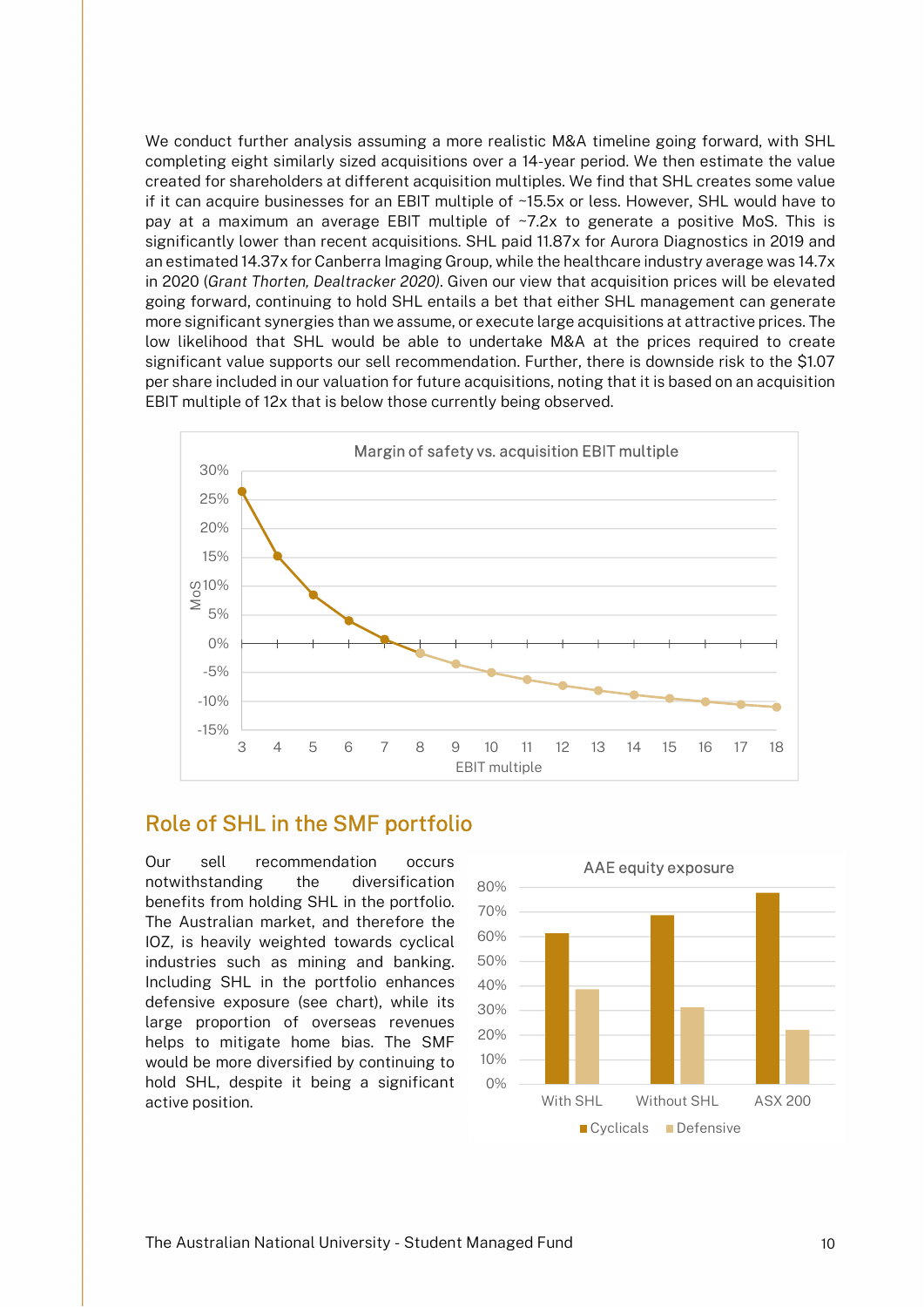To date, SHL has played a valuable role in the portfolio as a hedge against COVID-19 and deteriorating economic conditions, outperforming the market in periods of falling interest rates. However, there are encouraging signs of COVID-19 recovery in Australia and across the world, making this hedge of less importance going forward.

## Valuation summary

Our valuation of SHL is \$36.27 (excluding FC), equating to a MoS of -7.25%. This valuation comprises of valuation of the base business of \$34.83, plus an additional \$0.38 for acquisitions already to be completed in FY2022 and \$1.07 for future acquisitions. Including FC raises our valuation to \$38.40, with a MoS of -7.25%.

Our outlook that SHL is overvalued is further evidenced by the elevated P/E ratio of 23.5, compared to the SHL's Australian peers of 15.8, international peers of 20.9, and the ASX200 of 16.94. Heightened market interest appears to have led to the stock becoming priced beyond its forecast growth prospects, making it overvalued based on our analysis. We according recommend selling, subject to the condition that the price remains above \$38.00.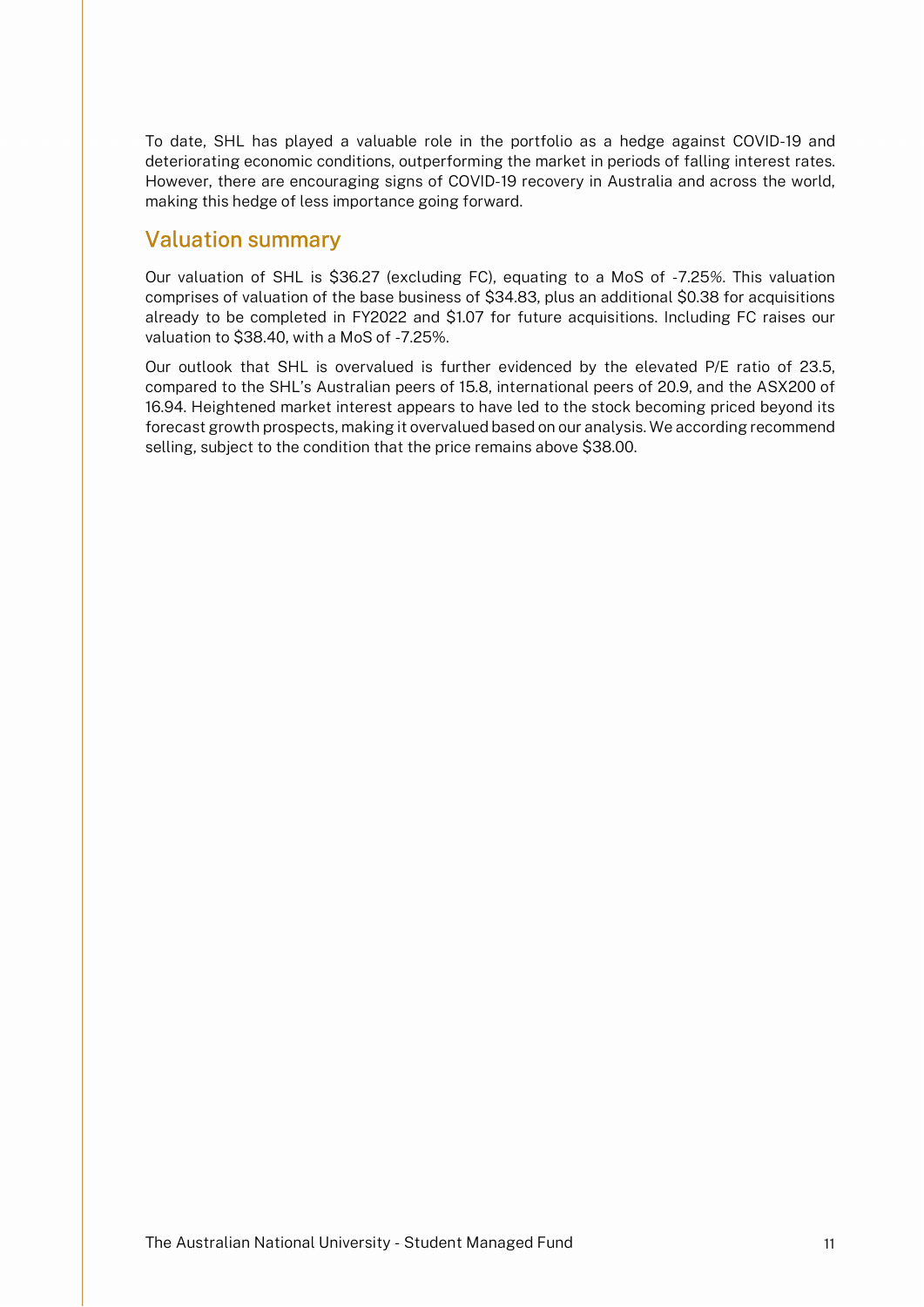## Appendix

## Appendix A: Valuation summary

|                              | Bear case  | Base case | <b>Bull case</b> |
|------------------------------|------------|-----------|------------------|
| Share price (15/10/2021)     | \$39.11    | \$39.11   | \$39.11          |
| Organic valuation, exc. FC   | \$25.62    | \$34.83   | \$37.66          |
| Valuation, inc. acquisitions | \$27.07    | \$36.27   | \$39.11          |
| Valuation, inc. FC           | \$28.73    | \$38.40   | \$41.37          |
| Margin of safety, exc. FC    | $-30.77\%$ | $-7.25%$  | $-0.01%$         |
| Margin of safety, inc. FC    | -26.53%    | $-1.81%$  | 5.77%            |
| Required return on equity    | 4.93%      | 4.93%     | 4.93%            |
| Cost of debt                 | 1.53%      | 1.53%     | 1.53%            |
| <b>WACC</b>                  | 4.25%      | 4.25%     | 4.25%            |

## Appendix B: Interest rate sensitivity analysis

| <b>Sensitivity analysis - Interest Rate</b> |                |             |                    |         |            |  |
|---------------------------------------------|----------------|-------------|--------------------|---------|------------|--|
| Change in<br>Interest rate                  | Cost of equity | <b>WACC</b> | Value per<br>share | Price   | <b>MoS</b> |  |
| $0.00\%$                                    | 4.93%          | 4.25%       | \$36.27            | \$39.11 | $-7.25%$   |  |
| 0.25%                                       | 5.18%          | 4.45%       | \$34.93            | \$39.11 | $-10.69%$  |  |
| 0.50%                                       | 5.43%          | 4.65%       | \$33.72            | \$39.11 | $-13.77%$  |  |
| 0.75%                                       | 5.68%          | 4.85%       | \$32.64            | \$39.11 | $-16.54%$  |  |
| 1.00%                                       | 5.93%          | 5.05%       | \$31.67            | \$39.11 | $-19.03%$  |  |
| 1.25%                                       | 6.18%          | 5.25%       | \$30.78            | \$39.11 | $-21.30\%$ |  |
| 1.50%                                       | 6.43%          | 5.45%       | \$29.97            | \$39.11 | $-23.37%$  |  |
| 1.75%                                       | 6.68%          | 5.65%       | \$29.23            | \$39.11 | $-25.27%$  |  |
| 2.00%                                       | 6.93%          | 5.85%       | \$28.55            | \$39.11 | $-27.01%$  |  |
| 2.25%                                       | 7.18%          | 6.05%       | \$27.92            | \$39.11 | $-28.61%$  |  |
| 2.50%                                       | 7.43%          | 6.25%       | \$27.34            | \$39.11 | $-30.09%$  |  |
| 2.75%                                       | 7.68%          | 6.45%       | \$26.80            | \$39.11 | $-31.47%$  |  |
| 3.00%                                       | 7.93%          | 6.65%       | \$26.30            | \$39.11 | $-32.75%$  |  |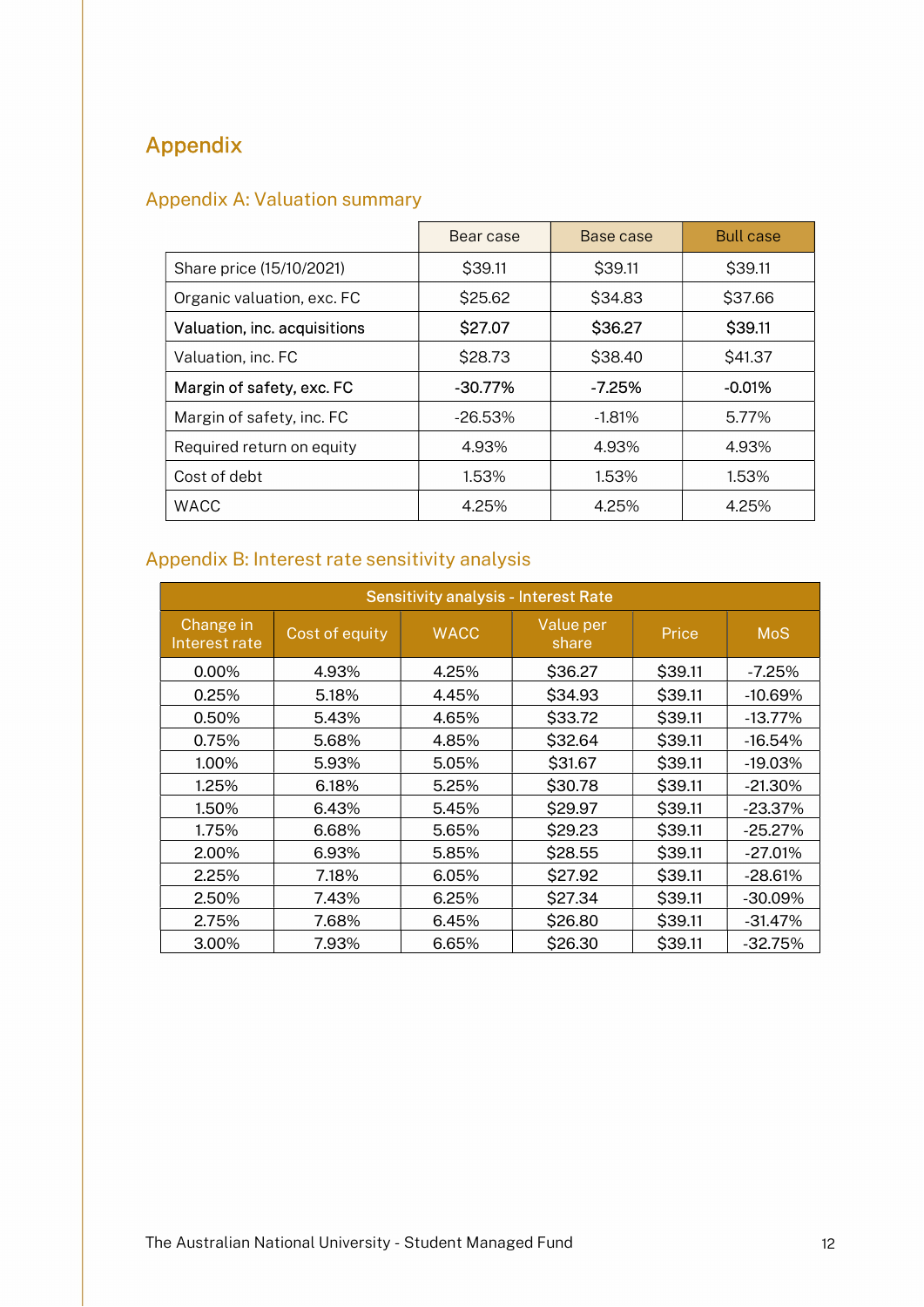#### Appendix B: Asset allocation team - Inflation scenarios

The 'AA Investment Process' entails specifying 10-year scenario projections and probabilities across both economic drivers and asset class inputs. The latter are fed into DCF-based asset models to generate wealth and return paths for each scenario.

| Scenario           | <b>Historical level</b><br>$(1992-present)$ | <b>Historical</b><br>probability | Forecast<br>level | Forecast<br>probability |
|--------------------|---------------------------------------------|----------------------------------|-------------------|-------------------------|
| <b>High</b>        | 6.1%                                        | 23.0%                            | 4.5%              | 41%                     |
| Medium             | 30%                                         | 53.1%                            | 2.5%              | 41%                     |
| Low                | 1.6%                                        | 23.9%                            | $1.0\%$           | 14%                     |
| <b>Stagflation</b> |                                             |                                  | 7%                | 3.5%                    |
| <b>Crisis</b>      |                                             |                                  | 0%                | 0.5%                    |

#### Appendix C: Key financial summary

| <b>Financial year (\$million</b> | 2019(A) | 2020(A) | 2021(A) | 2022(E)  | 2023(E)  | 2024(E) | 2025(E) |
|----------------------------------|---------|---------|---------|----------|----------|---------|---------|
| Total revenue                    | 6127    | 6826    | 8751    | 8349     | 7854     | 7855    | 8089    |
| Revenue growth                   | 10.63%  | 11.41%  | 28.21%  | $-4.60%$ | $-5.93%$ | 0.01%   | 2.98%   |
| <b>EBIT</b>                      | 751     | 806     | 1918    | 1513     | 1083     | 1024    | 965     |
| <b>EBIT margins</b>              | 12.26%  | 11.81%  | 21.92%  | 18.13%   | 13.79%   | 13.03%  | 11.93%  |
| <b>NOPLAT</b>                    | 608     | 635     | 1546    | 1152     | 745      | 772     | 729     |
| NOPLAT margin                    | 9.92%   | 9.30%   | 17.66%  | 13.80%   | 9.48%    | 9.83%   | 9.01%   |
| Invested capital (ex. goodwill)  | 2685    | 2648    | 2732    | 2966     | 2961     | 2981    | 3016    |
| Invested capital (inc. goodwill) | 9450    | 9603    | 9445    | 9688     | 9687     | 9710    | 9750    |
| ROIC (ex. goodwill)              | 22.64%  | 23.98%  | 56.57%  | 38.84%   | 25.16%   | 25.90%  | 24.16%  |
| ROIC (inc. goodwill)             | 6.43%   | 6.61%   | 16.37%  | 11.89%   | 7.69%    | 7.95%   | 7.47%   |
| Free cash flow                   | $-643$  | 482     | 1704    | 909      | 746      | 749     | 688     |
| IC turnover (ex. goodwill)       | 2.28x   | 2.58x   | 3.20x   | 2.82x    | 2.65x    | 2.64x   | 2.68x   |
|                                  |         |         |         |          |          |         |         |
| Financial year (\$ million)      | 2026(E) | 2027(E) | 2028(E) | 2029(E)  | 2030(E)  | 2031(E) | 2032(E) |
| Total revenue                    | 8474    | 8797    | 9098    | 9378     | 9639     | 9893    | 10154   |
| Revenue growth                   | 4.76%   | 3.81%   | 3.43%   | 3.08%    | 2.77%    | 2.64%   | 2.64%   |
| <b>EBIT</b>                      | 994     | 1011    | 1025    | 1035     | 1043     | 1049    | 1055    |
| <b>EBIT</b> margins              | 11.73%  | 11.49%  | 11.26%  | 11.04%   | 10.82%   | 10.60%  | 10.39%  |
| <b>NOPLAT</b>                    | 767     | 743     | 753     | 761      | 766      | 771     | 775     |
| NOPLAT margin                    | 9.05%   | 8.45%   | 8.28%   | 8.11%    | 7.95%    | 7.79%   | 7.63%   |
| Invested capital (ex. goodwill)  | 3053    | 3169    | 3278    | 3379     | 3473     | 3564    | 3658    |
| Invested capital (inc. goodwill) | 9794    | 9916    | 10030   | 10137    | 10237    | 10334   | 10434   |
| ROIC (ex. goodwill)              | 25.13%  | 23.44%  | 22.97%  | 22.52%   | 22.06%   | 21.62%  | 21.19%  |
| ROIC (inc. goodwill)             | 7.83%   | 7.49%   | 7.51%   | 7.50%    | 7.49%    | 7.46%   | 7.43%   |
| Free cash flow                   | 723     | 621     | 639     | 654      | 667      | 673     | 675     |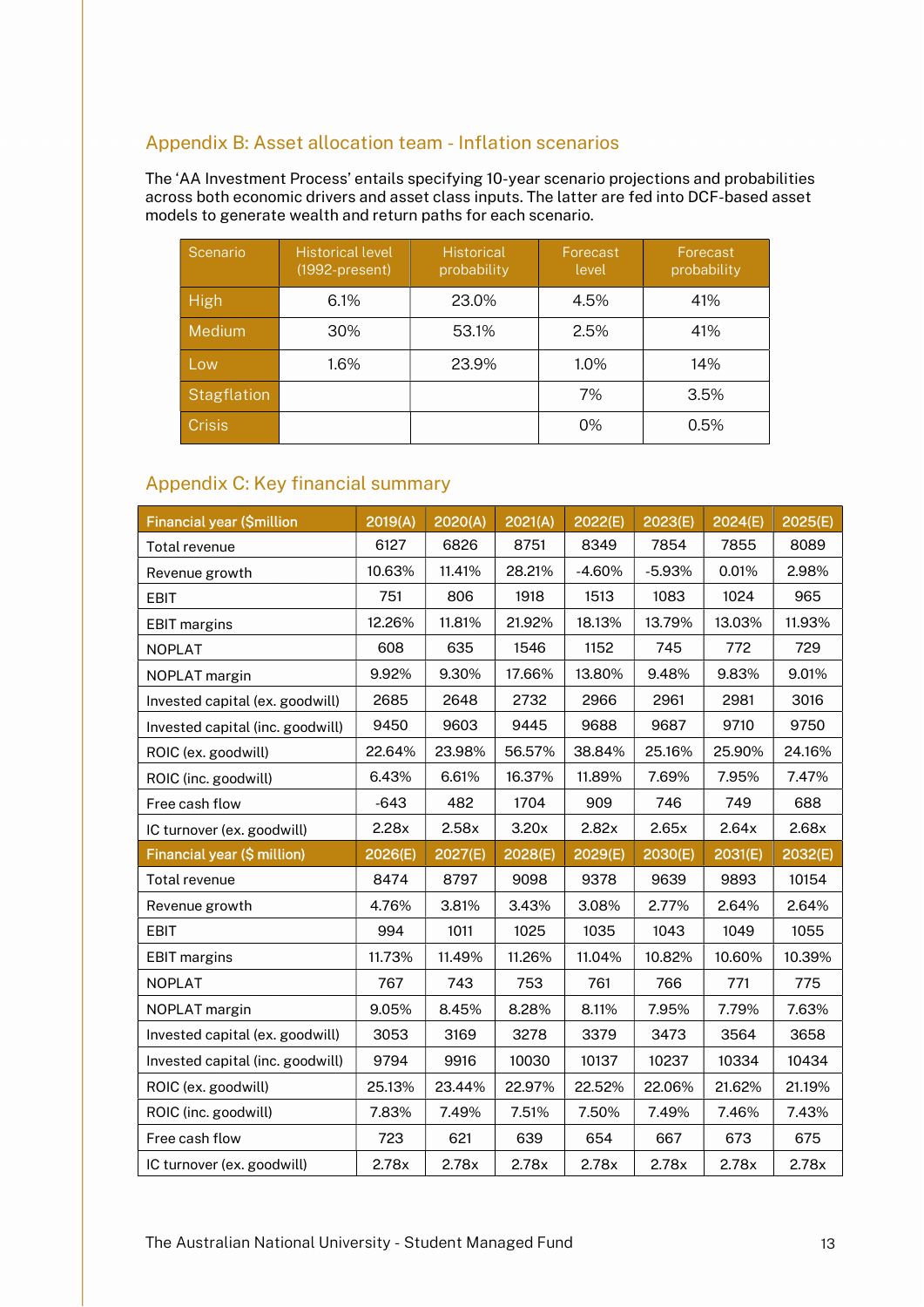



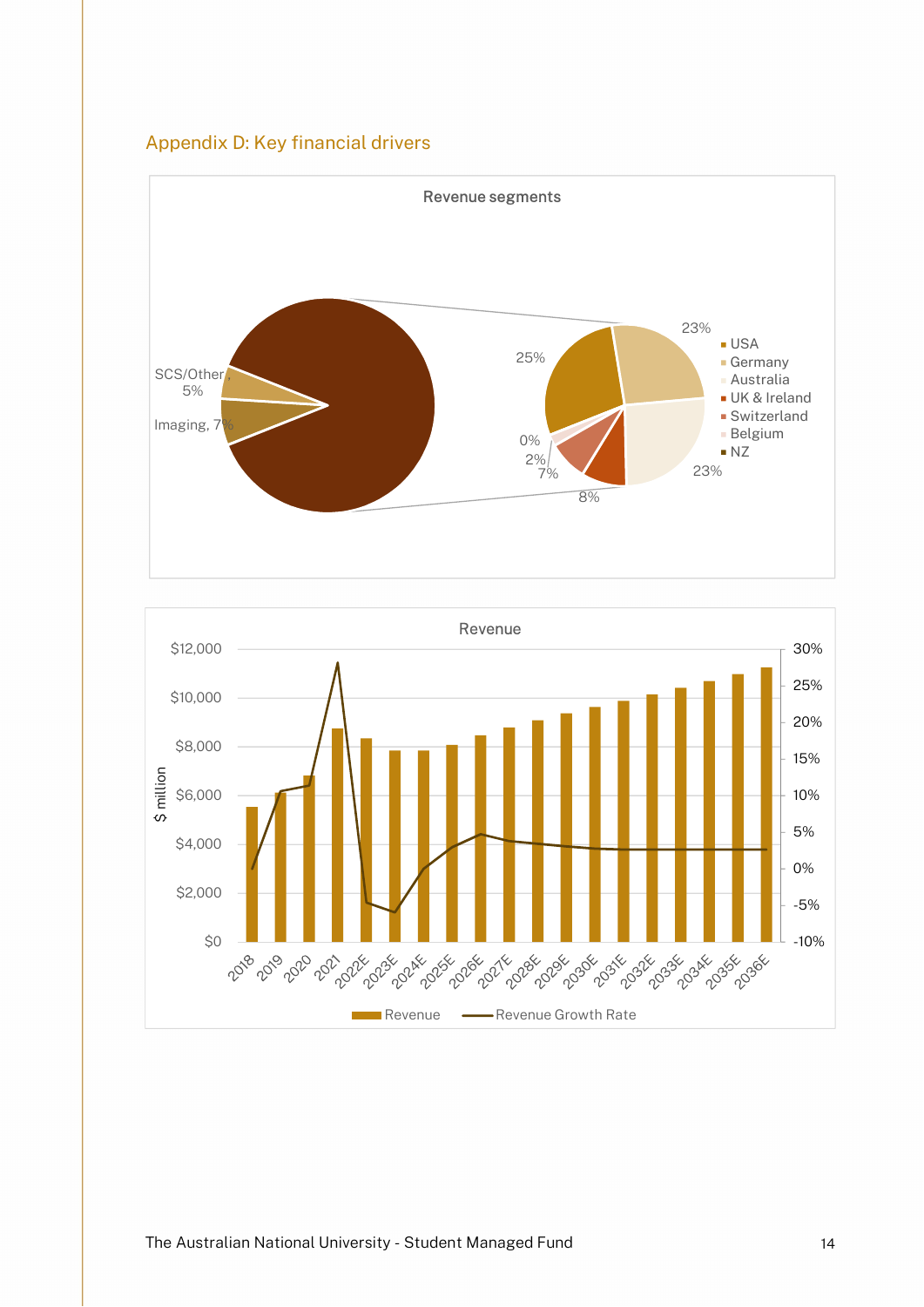